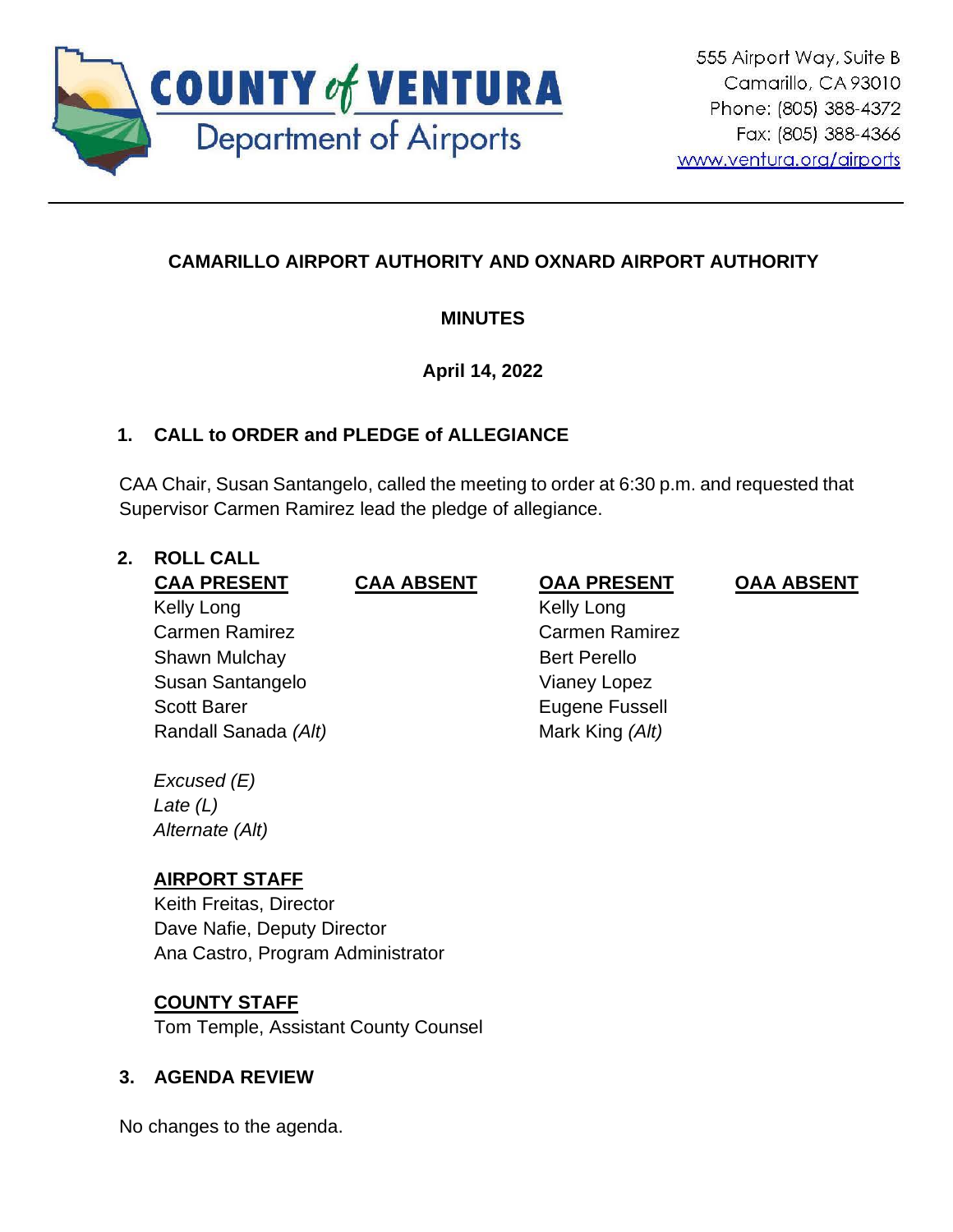# **4. APPROVAL OF MINUTES – March 10, 2022 (Regular Meeting) April 8, 2022 (Special Meeting)**

*Camarillo Airport Authority: Mayor Shawn Mulchay moved to approve the March 10, 2022 regular meeting minutes and the April 8, 2022 special meeting minutes, and Public Member Scott Barer seconded the motion. All members voted in favor and the motion passed unanimously 5-0.*

*Oxnard Airport Authority: Supervisor Kelly Long moved to approve the March 10, 2022 regular meeting minutes and the April 8, 2022 special meeting minutes, and Supervisor Carmen Ramirez seconded the motion. All members voted in favor and the motion passed unanimously 5-0.*

### **5. PUBLIC COMMENT PERIOD**

Public comments heard. Councilmember Bert Perello stated that in regard to comments from the first public speaker, he is requesting that County Counsel investigate whether rules of the election are being followed in the organization, and whether the agenda is posted with a start and stop time. Mr. Perello would like an answer tonight or at the next meeting.

# **6. NEW BUSINESS**

# **OXNARD AIRPORT AUTHORITY**

# **A. Subject: Consider Adoption of Resolution #9 Authorizing Remote Teleconference Meetings of the Oxnard Airport Authority for a 30-Day Period**

### **Recommendation:**

Consider adoption of Resolution #9 (Exhibit 1) authorizing remote teleconference meetings of the Oxnard Airport Authority for a 30-day period pursuant to Government Code Section 54953, Subdivision (e), of the Ralph M. Brown Act.

*Oxnard Airport Authority: Councilmember Bert Perello moved to approve staff's recommendation and Supervisor Carmen Ramirez seconded the motion. All members voted in favor and the motion passed unanimously 5-0*

# **CAMARILLO AIRPORT AUTHORITY**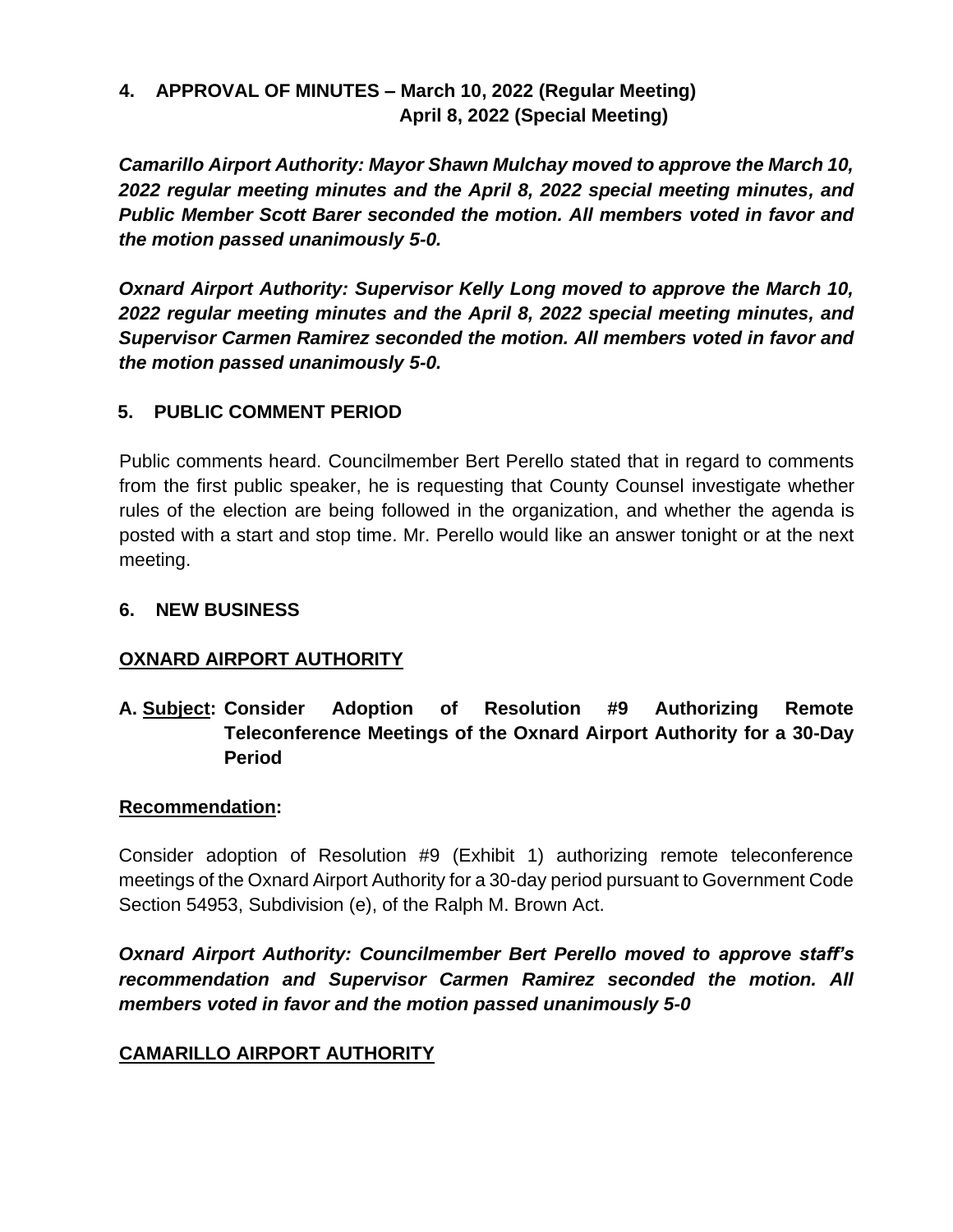# **B. Subject: Consider Adoption of Resolution #9 Authorizing Remote Teleconference Meetings of the Camarillo Airport Authority for a 30-Day Period**

#### **Recommendation:**

Consider adoption of Resolution #9 (Exhibit 1) authorizing remote teleconference meetings of the Camarillo Airport Authority for a 30-day period pursuant to Government Code Section 54953, Subdivision (e), of the Ralph M. Brown Act.

*Camarillo Airport Authority: Mayor Shawn Mulchay moved to approve staff's recommendation and Public Member Scott Barer seconded the motion. All members voted in favor and the motion passed unanimously 5-0.*

#### **CAMARILLO & OXNARD AIRPORT AUTHORITY**

### **C. Subject: Review, Discuss, and Provide Direction to Staff as to Format and Content of a Draft Voluntary Noise Abatement Procedure Pilot Guide**

#### **Recommendation:**

Staff requests that your Commission/Authorities review a draft Voluntary Noise Abatement Procedure Pilot Guide (Pilot Guide) and provide direction to staff regarding the format and content of the document.

Deputy Director Dave Nafie provided a staff report and welcomed comments. Authority members Scott Barer, Randall Sanada, and Kelly Long indicated that the guide provides good information for the community and pilots. Randall Sanada stated that air space is controlled by Oxnard tower who gives directives to pilots for the purpose of maintaining separation between aircraft, particularly during times of congestion. That said, Mr. Sanada stated a concern about the community having an expectation that what is depicted in the guide will take place every day with every flight. Mr. Sanada added that a key challenge is to make sure that not only local pilots have this information, but pilots flying in from out of town, and the latter may be more challenging. Councilmember Bert Perello referenced issues previously raised by Walter Calhoun, and separate issues raised by the FAA during a noise forum that took place at Oxnard Airport. Authority member Mark King shared that he will be attending upcoming pilot controller forums. Mr. King stated that he will be able to get our local airport information out to the pilots which will hopefully improve the situation with airplanes coming from out of the area. Authority member Susan Santangelo commented that once the guides are finalized, she would like to send them out to regional flight schools to get the word out to pilots not originating from Camarillo or Oxnard.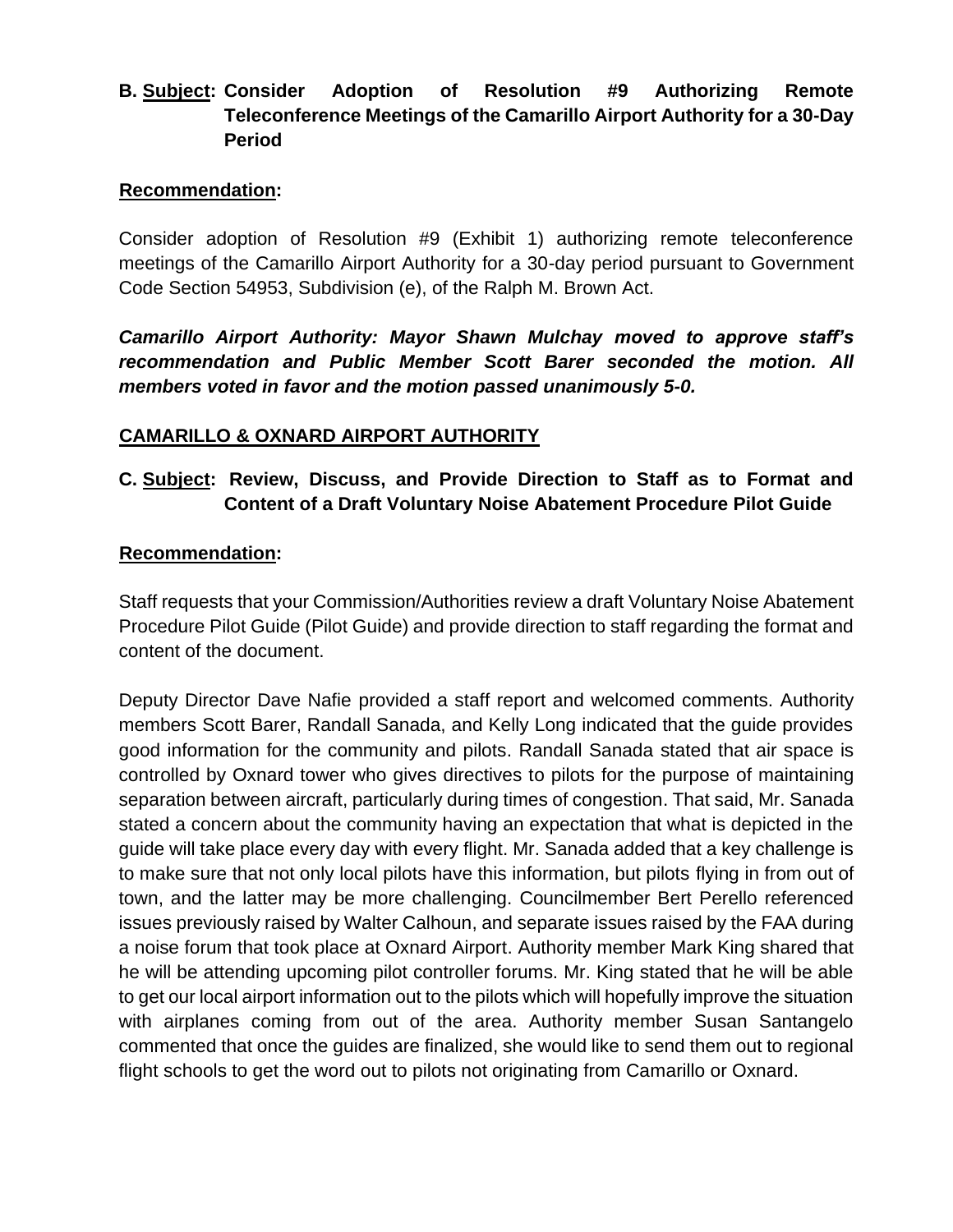**D. Subject: Approval of the Revised Form Hangar Lease Agreement for Privately Owned Hangars at the Camarillo and Oxnard Airports to Replace Monthto-Month Leases with Term Leases; Authorization for the Director of Airports or His Designee to Terminate All Existing Month-to-Month Hangar Lease Agreements for Privately Owned Hangars and to Sign the Revised Form Lease Agreement with Tenants of Existing Hangars**

#### **Recommendation:**

Staff requests that your Commission/Authorities recommend that the Board of Supervisors:

- 1. Approve the revised form hangar lease agreement for privately owned hangars at the Camarillo and Oxnard Airports (Exhibit 1), to replace the current month-to-month leases with term leases; and
- 2. Authorize the Director of Airports or his designee to terminate all existing month-tomonth lease agreements for privately owned hangars and to sign the revised form lease agreement in Exhibit 1 with tenants of existing privately owned hangars.

Director Keith Freitas provided remarks and introduced Dave Timms, a member of the Board of Directors for the Camarillo Oxnard Hangar Owners and Tenants Association (COHOTA), who reviewed a PowerPoint presentation on behalf of COHOTA. Authority members provided comments and gave thanks to all parties involved in the lease agreement process.

*Camarillo Airport Authority: Supervisor Kelly Long moved to approve staff's recommendation and Public Member Scott Barer seconded the motion. All members voted in favor and the motion passed unanimously 5-0.*

*Oxnard Airport Authority: Councilmember Bert Perello moved to approve staff's recommendation and Public Member Eugene Fussell seconded the motion. All members voted in favor and the motion passed unanimously 5-0.*

**E. Subject: Receive and File a Presentation Regarding Landing Fees for Aircraft Operations at Oxnard & Camarillo Airports and Noise Mitigation Measures**

#### **Recommendation:**

Staff recommends that the Commission/Authorities receive and file a presentation regarding landing fees for aircraft operations at Oxnard & Camarillo Airports and noise mitigation measures.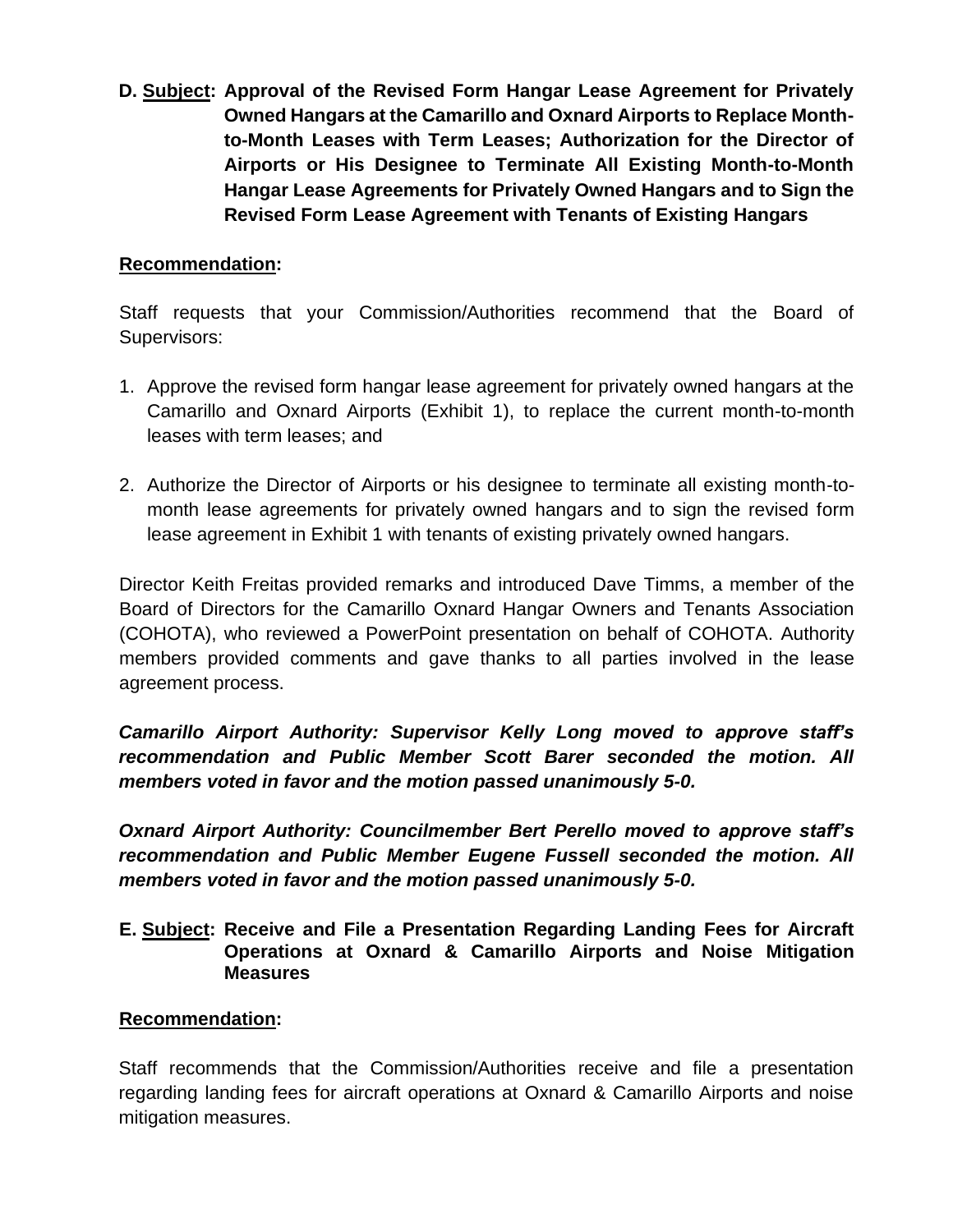Director Keith Freitas reviewed a PowerPoint presentation and received Authority comments and concerns.

*Camarillo Airport Authority: Supervisor Kelly Long moved to approve staff's recommendation and Public Member Scott Barer seconded the motion. All members voted in favor and the motion passed unanimously 5-0.*

*Oxnard Airport Authority: Councilmember Bert Perello moved to approve staff's recommendation and Councilmember Vianey Lopez seconded the motion. All members voted in favor and the motion passed unanimously 5-0.*

# **7. DIRECTOR'S REPORT**

- RKR (the developer of Could Nine) received building permits from the City of Camarillo on March 9th and received building permits from the County of Ventura on March 29<sup>th</sup>.
- Due to the change of ownership and supply chain issues, AVEX expects to have the self-serve island back in service by June. AVEX ownership is currently providing fuel truck delivery at the same rate as self-serve.
- A solicitation went out for two aviation properties, a five-acre parcel and seven-acre parcel, at Oxnard Airport. Staff expects solicitation interest to be received by May  $6^{\text{th}}$ .
- The bid opening for the Oxnard Airport Taxiway Connector project is set for April 26<sup>th</sup>. The project is expected to cost between 3 million to 6 million.
- Due to some Brown Act challenges there will not be a special budget workshop, but instead there will be a budget briefing at one of the regular meetings.
- The Oxnard Air Traffic Manager, Mr. Roger Green has retired, and Lee Westfall is serving as the Interim Air Traffic Manager.

#### *Report was received and filed.*

#### **8. REPORTS**

**Report items listed below are presented to the Airport Authorities for information only, at this time. The report items require no action or are not ready for the Airport Authorities' consideration. The Airport Authorities may refer these items to the Department of Airports for investigation and report back on a future agenda.** 

Monthly Activity Report – February 2022 Monthly Noise Complaints – February 2022